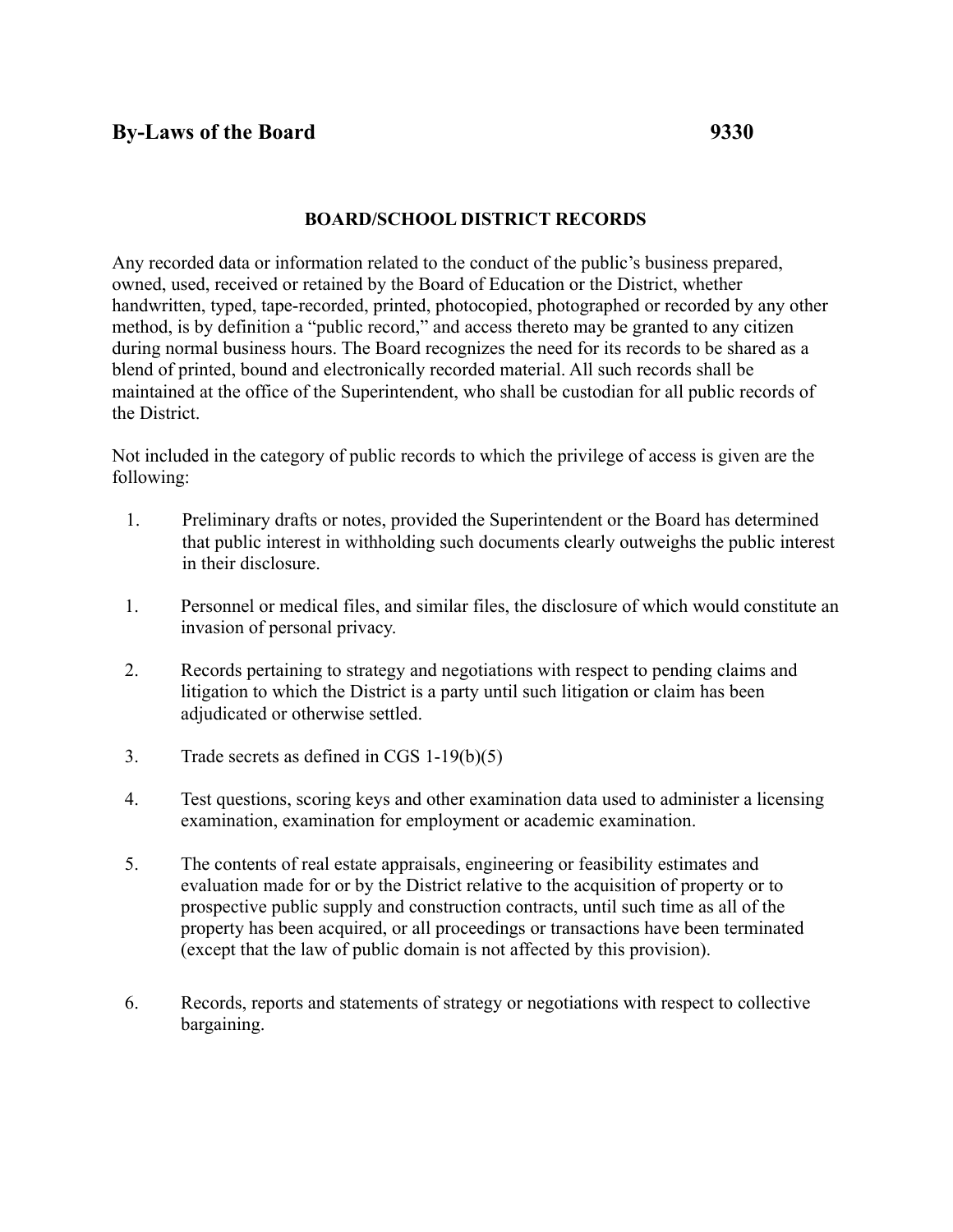## **BOARD/SCHOOL DISTRICT RECORDS (continued)**

- 7. Records, tax returns, reports and statements exempted by federal law or state statutes or communications privileged by the attorney-client relationship.
- 8. Names or addresses of students enrolled in the public schools without the consent of each student whose name is to be disclosed who is eighteen (18) years of age or older and of the parent or guardian of such minor student.
- 9. Records including engineering and architectural drawings; security system operational specifications (except a general description cost and quality of the system); training manuals that describe security procedures, emergency plans or security equipment; internal security audits; and logs of other documents containing information on security personnel movement or assignment if reasonable grounds exist to believe their release would pose a safety risk, including harm to any person, any facility or equipment.
- 10. Security manuals, emergency plans, emergency recovery or response plans and staff meeting minutes or records or portions thereof that contain or reveal security information, including the security of electronic systems, or otherwise exempt records.

## **Availability of Records**

Any person applying in writing shall receive promptly on request, a plain or certified copy of any public record except those to which access is not permitted under law, at a cost not to exceed fifty cents per page. If any copy requested requires a printout or transcription, or if any person applies for a printout or transcription of a public record, the fee shall not exceed the cost to the District. The District will require pre-payment of the fee if the fee is estimated to be ten dollars or more. There will be no sales tax for this service. There will be no charge if the person requesting the record is an indigent, the record requested is exempt from disclosure or, if in the judgment of the Superintendent, compliance with the request benefits the general welfare.

An additional charge of one dollar for the first page and fifty cents for each additional page may be made for certification of any records, or of any fact within the record, as permitted under CGS 1-15.

The Superintendent, on behalf of the Board of Education, shall notify an employee in writing when a request is made for disclosure of the employee's personnel, medical or similar files, if the Superintendent reasonably believes disclosure would invade the employee's privacy.

Original documents, after having been legally reproduced, may be disposed of as permitted under law.